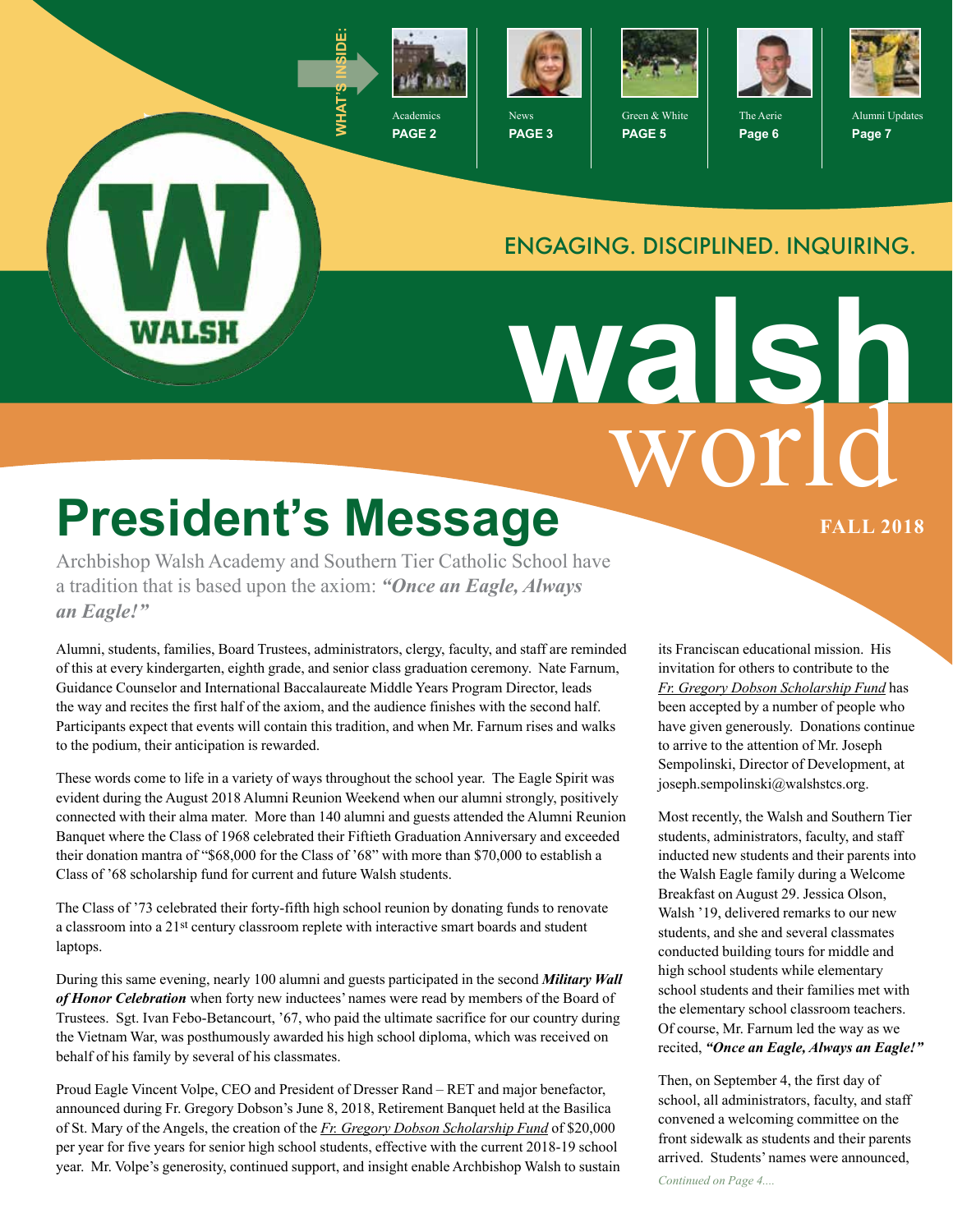#### **IB Programme Update**

By Danielle Michel, IB Diploma Programme Coordinator



*Graduating Senior Class of 2018, comprised of 11 Walsh students and one foreign exchange student.*

The Class of 2018 marked the sixth year of Archbishop Walsh graduates from the International Baccalaureate Diploma Programme. The class of just eleven students earned a combined fifty Diploma Programme certificates in a variety of subjects, with three students earning the full IB Diploma as well. The Class of 2018 also earned a remarkable \$2.4 million in scholarships toward college.

As the IB marked its 50<sup>th</sup> anniversary in 2018, ongoing research shows the immense benefits of the Diploma Programme for all types of students. For instance, a recent study by the University of Oregon's Honors College indicated that DP graduates "were significantly more likely to complete college than their non-DP counterparts…[and] were better able to adjust to the rigors of university coursework; students specifically highlighted a number of skills gained through participation in the DP, including critical-thinking, time management and research skills."

#### **From The Spiritual Director:**

#### By Mary Lou Plesac

I had the privilege of leading the music for the Archbishop Walsh Class of 1968 50th reunion Mass to commemorate the eleven known deceased members of the Class of '68. The Mass was held in the St. Sebastian Chapel at Archbishop Walsh prior to the all-school reunion held at the school on Saturday, August 4, 2018. Fr. John O'Connor, OFM, presided at the Mass, which began with eleven members of the class bringing forward flowers for each of their departed classmates. Special thanks go out to Carol (Mongillo) Anderson ('68) who was instrumental in plans for the liturgy, to those who took an active part, and of course to members of the class, along with their guests, who

*Father David Tourville at First All-School Mass*



packed into the chapel on a very hot August evening to remember the following classmates: David Ash, Jeffrey Barhite, Deborah Bezcalo, Michael Donivan, Gerald Fedell, Gary Filjones, Robert Ruby, William Smith, Max Wagner, Eric Williams, and Jean Suchora Wind. Prayers were also offered to those classmates who were ill.

Our opening all-school Mass for Southern Tier Catholic School/ Archbishop Walsh Academy was held on Tuesday, September 11, with Fr. David Tourville presiding. As the new leaders of our student body, the current seniors lead the Mass as lectors, choir members, and altar server. Students were reminded of the terrible events that had occurred

on American soil 17 years before, when nearly all of the students hadn't even been born. We prayed for our country and for those who still suffer the effects of that day.

Virtues again will be a central theme at STCS/Walsh. Students will be reminded of these qualities of moral goodness and excellence on a daily basis during morning announcements and in classroom activities as a different virtue will be featured each week.

Other spiritual activities planned for the school this fall are See You At The Pole (SYATP), a high school prayer service held surrounding the flagpole planned by the senior class, a pet blessing in commemoration of St. Francis of Assisi, and a program honoring Walsh graduates who are veterans of the armed services.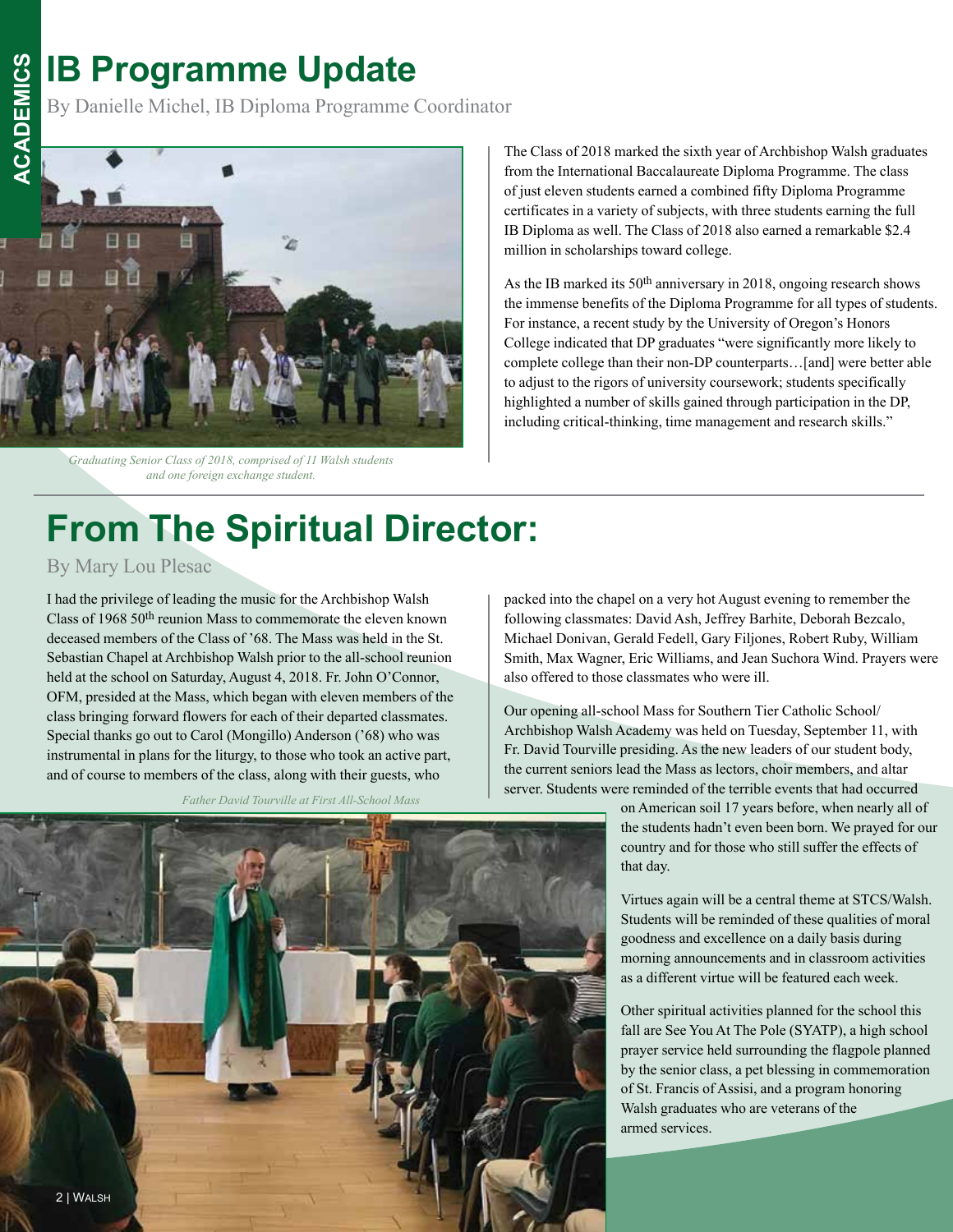# **NEWS**

#### **2018 Baccalaureate Graduation Speaker**



*Elizabeth Powers*

This year Archbishop Walsh Academy graduated another distinguished group of seniors. The ceremony was held on June 1, 2018, at the Regina A. Quick Center for the Arts on the St. Bonaventure University campus. We were honored to have Mrs. Elizabeth "Beth" Powers, Senior Vice President and Chief Human Resources Officer for Allegheny Technologies Incorporated, speak during the graduation ceremony.

Powers holds a Bachelor's of Science Degree in Industrial and Labor Relations from Cornell University. She joined ATI in November 2014 as Senior Vice President, Chief Human Resources Officer where she is responsible for developing, enhancing, and implementing leading human resources policies and processes across ATI.

She has 28 years of experience in human resources. Most recently, she was Vice President, Human Resources and Chief Administrative Officer for Dresser-Rand Group, Inc., from 2010-2012 and earlier from 2004-2009.

 From 2008 - 2014, Powers headed Archbishop Walsh Academy and Southern Tier Catholic School as Board President, leading the restructuring and refinancing of the school in order to re-establish its reputation for academic excellence.

Of course, not just any program would

to implement for Walsh the academically demanding and prestigious International Baccalaureate Diploma Programme. Skills taught include appreciation of literature, use of all forms of communication, community service, epistemology, logic, public speaking, religion and values, and writing as applied through the interconnectivity between and among art, biology, chemistry, economics, English, health, humanities, mathematics, music, physical education, physics, Spanish, and a plethora of co-curricular activities.

She hired a first-rate faculty, surrounded them with a superior administrative team, gave them a work-oriented supportstaff, and provided them with curricula, computer technology, books, supplies, materials, and ample professional development. She simultaneously helped to create an atmosphere where parents, faculty, and students considered themselves then, as they do now, an extended family who support, encourage, and look out for one another

She directed the school back to fiscal health through her generous personal support, and with the Board of Trustees, created a strategic plan that guides us today in its third iteration.

During her speech to the graduates, she told the story of a student who wasn't very athletic or social and who had decided against college before she even graduated high school. After a lot of part-time, dead-end jobs and a few false starts at furthering her education, her hard work and determination finally paid off.

Of course, she was speaking about herself.

Powers urged the students to remember five things. First, always have faith in yourself, others and God. Second, know your strengths and manage your weaknesses. Third, you don't have to be conventional to succeed. Fourth, afford to take time off for yourself and your family. And finally, keep your sense of humor.

We are so appreciative of Powers's willingness to revisit us for this year's graduation.

### **Development Update**

By Joe Sempolinski, Director of Development

I am happy to report lots of good progress in the Development Office. In August, we had our most successful alumni reunion ever. A big thank you to the Class of 1968, who gave an unprecedented gift of \$70,000 to the school. We will be funding a Class of '68 scholarship in perpetuity in memory of this donation. I would also like to thank the Class of '73, who donated money to refurbish one of our classrooms.

We are in preparation for our biggest fundraiser of the year: our annual gala. This year's theme is Las Vegas. We will have a large number of great auction items, including some trips and experiences you won't find anywhere else. The gala is a highlight of the social calendar in Olean and is chance for the whole community to rally behind Walsh. I hope you will be able to make it on October 20. You can also donate to the school through our website if you can't make it to the event: www.stcswalsh.org.

Lastly, I want to thank the members of our "Always An Eagle" giving society. These members have committed to supporting Walsh at a higher level and over time. Thanks to them, it is easier for the school to plan for the long term. Thank you to the whole Walsh community for your support of our students and school. Walsh is a unique and special place, and know that we are continually at work in the Development Office to ensure that it will be around for many years to come.

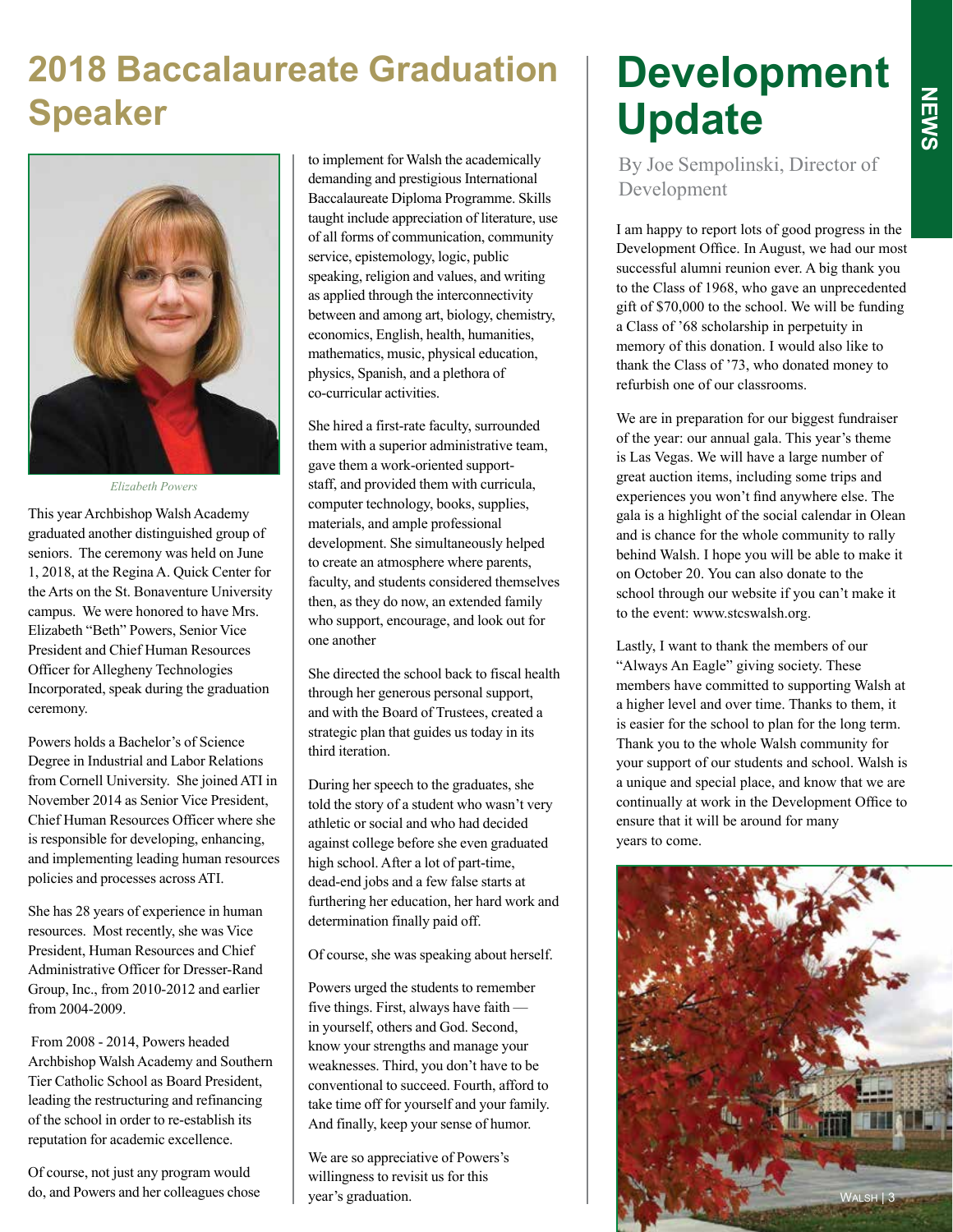#### **President's Message Continued...**

and faculty and staff clapped and gave students high-fives as they walked through the reception line.

A relatively new tradition of the *Welcome Back Bonfire* was held on Friday, September 14, as part of the *Back to School Night* festivities. The newly formed modified girls' volleyball team performed at an all-time best and won their first match of the season while parents filed into the building. Then, Lee Filbert, IB humanities teacher and administrative intern, introduced the faculty after which parents met with teachers to learn about the M-12 curricula. While parents and teachers were occupied, the cafeteria staff cooked hamburgers and hotdogs, displayed all the food dishes donated by parents, and invited everyone to enjoy a good old-fashioned indoor picnic. At sundown the bonfire festivities began and more than one round of tug-of-war was held. Of course, the children "Eaglets" won every time they faced the adult "Eagles!"

Our Eagles coordinated the *Elementary School Literacy Night,* which was held on September 27. *Literacy Night* has become a signature event for our elementary school faculty, students, and students' families. Literacy is the basis upon which we

achieve all other learning, and parents and our faculty form a partnership in introducing, teaching, and reinforcing literacy for all of our children.

Eagles have come to anticipate the Eagles Gala Auction, which is an evening filled with revelry while raising funds for the schools. Scheduled for Saturday, October 20, 2018, at 5:30 p.m. in the Walsh gymnasium, cafeteria, foyer, and hallways, this year's theme is Las Vegas style with the refrain:

"What happens at the Gala…Stays at the Gala!"

Please plan to attend and make this current generation of Eagles proud that past generations of Eagles and families continue to live the maxim: *"Once an Eagle, Always an Eagle!"*

Your continued support is very much appreciated and makes a difference for all students. Thank you.

Pax et Bonum, Thomas J. Manko School President

#### **2018 Eagles Gala Auction: Las Vegas**



Southern Tier Catholic School and Archbishop Walsh Academy will host its Eagles Gala Auction on Saturday, October 20, 2018, at 5:30 p.m. at STCS/Walsh school.

This year's theme is Las Vegas, and the evening will be filled with everything great Las Vegas has to offer. Decorations create the energy and excitement that comes with spending a night as a high

roller in the world's best casinos. We will once again feature live entertainment and performances you won't want to miss! Guests will enjoy catering by the Brother's Bistro while they get the opportunity to bid on a wide range of amazing items during the silent auctions as well as a live auction with auctioneer Mr. Nate Smith '93.

Items auctioned that night will include unique novelties such as Sister Regina's Homemade Pie-For-A-Month as well as enviable items such as Sabres tickets, a vacation package to Las Vegas, and other vacation packages to be announced soon. Additionally, the auction catalog will be available on the website the week of the event to view all items up for bid.

We would like to give a special thanks to our major sponsors: Worth W. Smith Company, St. Bonaventure University, The Powers Family, and Cutco Cutlery Co.

A limited number of tickets are available for this event and must be purchased in advance. Tickets are \$75 per person and include appetizers, drinks, buffet dinner, and the opportunity to bid! Dress is cocktail attire. Interested parties can download an invitation or purchase tickets online by visiting our website at: www.stcswalsh. org/eagles-gala-auction.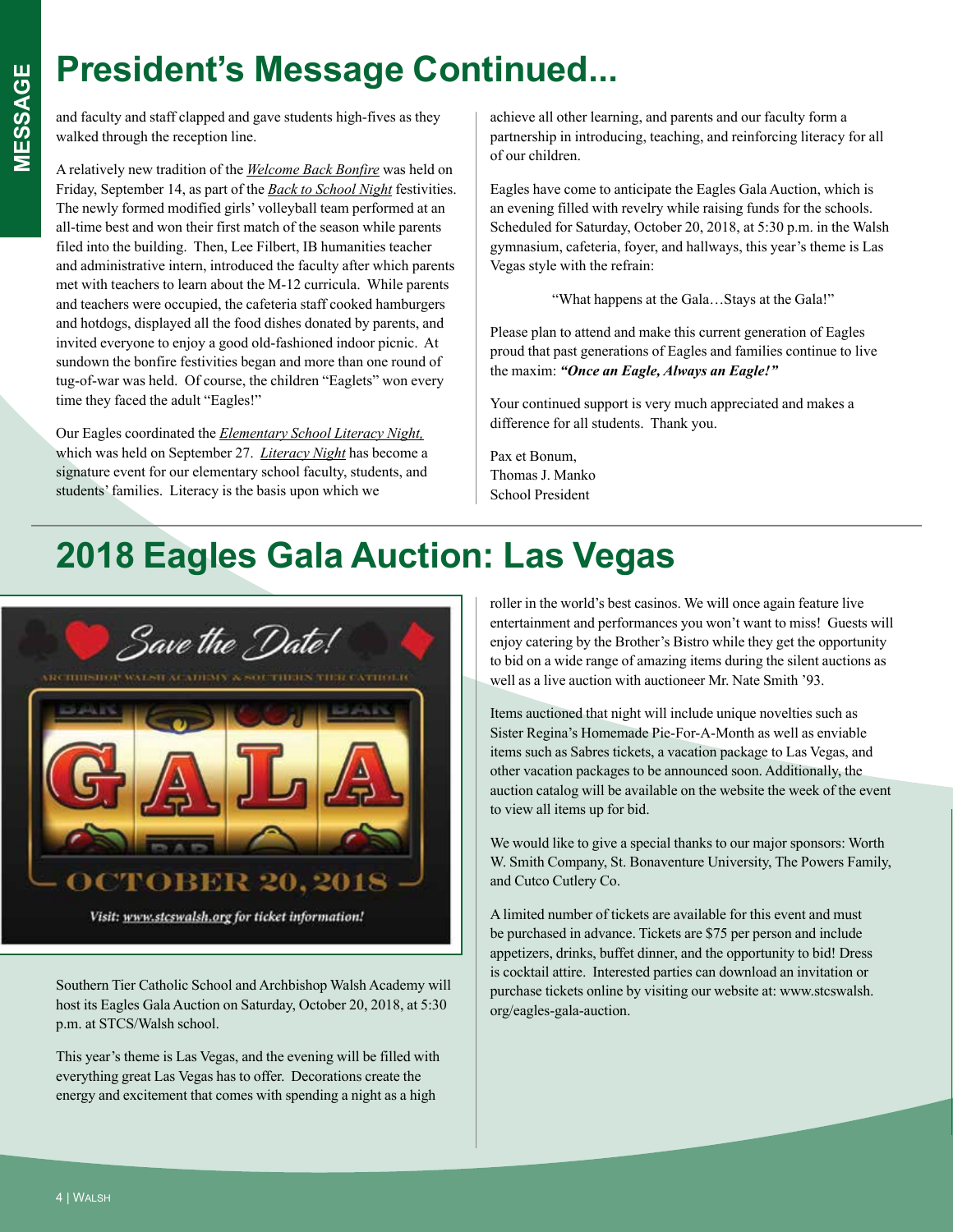## **Eagle Pride Is In Full Swing for Athletics**

By: Eric DiMartino, Director of Athletics

Eagles athletics are back and in full swing. Varsity soccer, coached by Andres Cabrera, is looking to build off a back-to-back playoff appearances from the last two seasons. He has a good, experienced team showing a great amount of leadership and working hard with our younger players. We have a brand new coach to take over our varsity volleyball program, Megan Jennings, who is getting the team on the winning track this year and building a competitive young team. Our brand new modified volleyball team, which is a first for our school, is a very hard-working group that is extremely excited to build up our volleyball program. Coach Logan Wernsing is very optimistic about her group of girls who want to compete and bring an uprising to the program. Cross-country has a trio of new coaches who bring an abundance of experience with them. Coaches Jason Caldwell, Kaitlyn Engdahl, and Evan McCabe are St. Bonaventure students who want to help get our students up to the next level. We have a great, talented group who want to give it their all and beat previous records. Club soccer, coached by Eric Sonnylal and Mike Forney, are trying to regroup the program from our modified team season last year and get the athletes the practice they need and build for the future.

Walsh winter sports will be here in the next few short months. Varsity boys basketball coach Andy Moore, going into his 7<sup>th</sup> season, is strategizing with his players and has worked all summer long with his team that is again competing in the very rigorous Monsignor Martin League. Girls varsity basketball coach Matthew Kichman is back for his second season and looking to improve over his first season with the school. He has a great senior leader and a young core trying to improve

from last year. Modified basketball brings excitement to our program as student-athletes are looking forward to another winning season.

 All of our coaches are accomplished and want our athletes to be successful in our already storied school history.



*Varsity Soccer Game*

#### **Student From Netherlands Joins Senior Class**



*Fleur Oevering & Grace Greer*

We are pleased to welcome Fleur Oevering from the Netherlands to Walsh's 12<sup>th</sup> grade class. Fleur is a foreign exchange student through

YFU (Youth For Understanding) and is staying with her host parent, Dr. Pam Salzmann of Olean, along with a host sister, Grace Greer, who is a senior at Walsh. Fleur is from Eibergen, Netherlands, and is joining the varsity girls volleyball team this fall. We look forward to her joining the STCS/Walsh family and hope she has a memorable exchange year with us.

YFU is an international educational exchange organization consisting of partners in more than 50 different countries. The organization has been operating for more than 60 years and believes that full cultural immersion is the most effective means to gain the skills needed to thrive in an increasingly multicultural, interconnected, and competitive global society. As an IB School, we also think this is a perfect opportunity for our students and school community to explore and gain a deeper understanding of different cultures at Walsh!

We are always looking for local families and friends to host a foreign exchange student in their home. We work with several agencies that have students interested in attending Archbishop Walsh Academy. If you are interested in hosting an international student, please contact Mary Beth Garvin, Director of Admissions and Students Life, at marybeth.garvin@ walshstcs.org.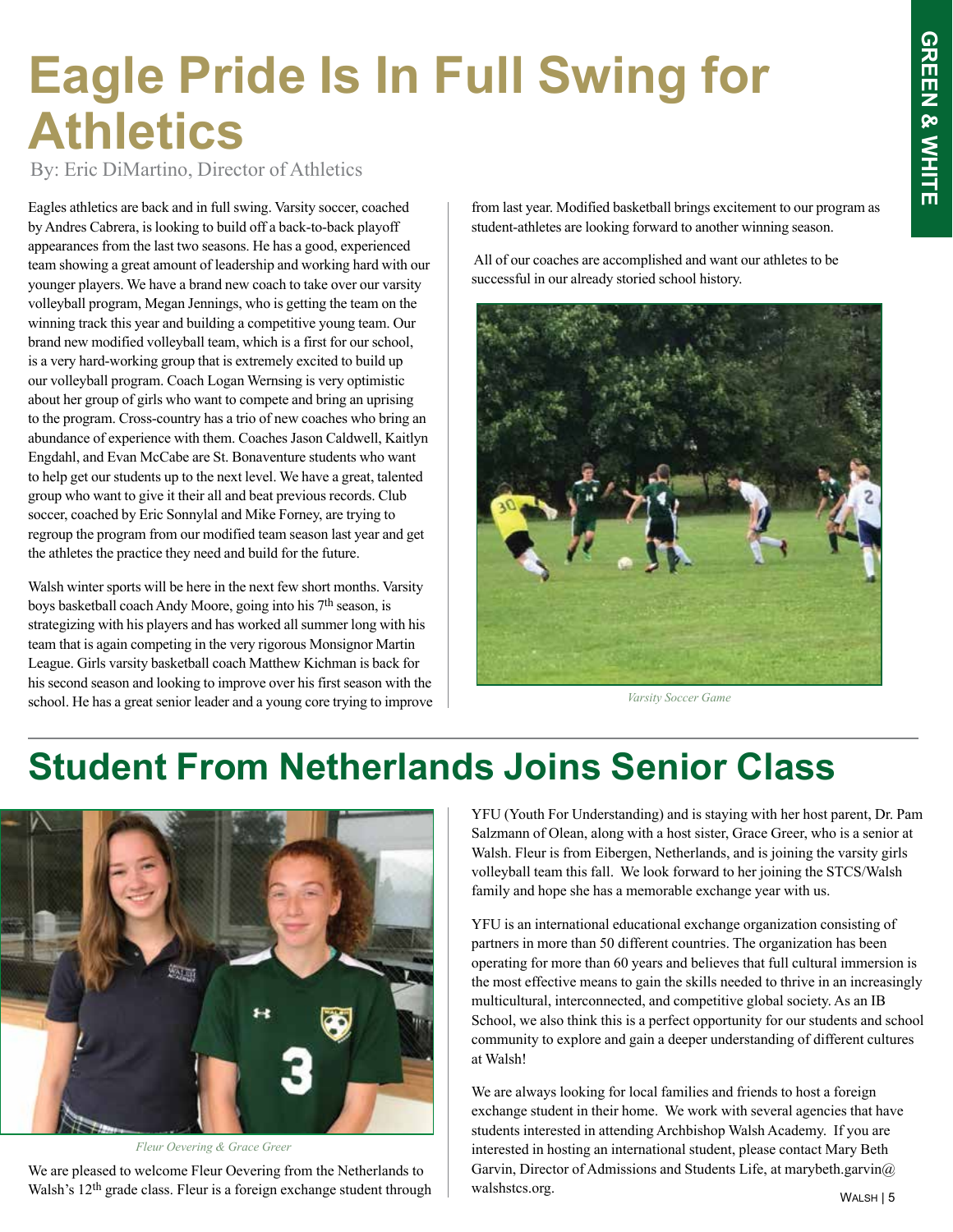#### **Alumni Spotlight**



Kevin O'Laughlin graduated from Archbishop Walsh Academy in 2009 and continued his education at St. Bonaventure University. He graduated from St. Bonaventure with a Bachelor of Business Administration, Management as well as a Master of Business Administration (M.B.A.), and Management in 2014.

*Kevin O'Laughlin, Class of 2009*

O'Laughlin spent nearly three years learning the mortgage business before he moved to Pittsburgh on the hunt for a new opportunity. On a whim, he sent Movement CEO Casey Crawford a message on LinkedIn. In it, he told Crawford he could be the person to start and build Movement's market in the Steel City.

In 2016 O'Laughlin was offered a job with Movement Mortgage, LLC, as a Producing Market Leader, and at 26 years old is Movement Mortgage's youngest market leader as well as one of its most successful. His company's Impact Report had the following to say about Kevin:

When he launched Movement's Pittsburgh market in 2016, O'Laughlin and his team of two produced \$1.7 million in loan volume. In 2017, the team topped \$50 million. And in the year ahead, O'Laughlin expects to grow his team to 30 people and produce more than \$120 million in purchase volume.

"We've blown people away with our speed and process and core values," O'Laughlin says.

His market has grown with a shoe-leather approach. He and his team show up at open houses to meet real estate agents. They leverage social media to share success stories of buyers in new homes. O'Laughlin keeps his staff motivated by encouraging team-building activities outside of work. And when recruiting, he looks for people who are energetic and align with Movement's vision.

Says O'Laughlin of his market's growth: "It all came from persistence. One realtor, one transaction at a time. We're trying to attract people by doing the right thing."

#### **Archbishop Walsh Military Wall of Honor**

The Archbishop Walsh Military Wall of Honor now holds the names of 40 alumni that have served their country. We would like to continue to add names to the wall and are looking for information. If you know of someone who should be added, please contact Jessica Policastro at jessica.policastro@walshstcs.org or visit our website

www.stcswalsh.org to fill out a Wall of Honor Submission Form. We will host a small ceremony near Veterans Day in November 2018 to honor new names added to the wall. Details of this event as well as the names currently on the wall can be found on the school website.

*Archbishop Walsh Military Wall of Honor*

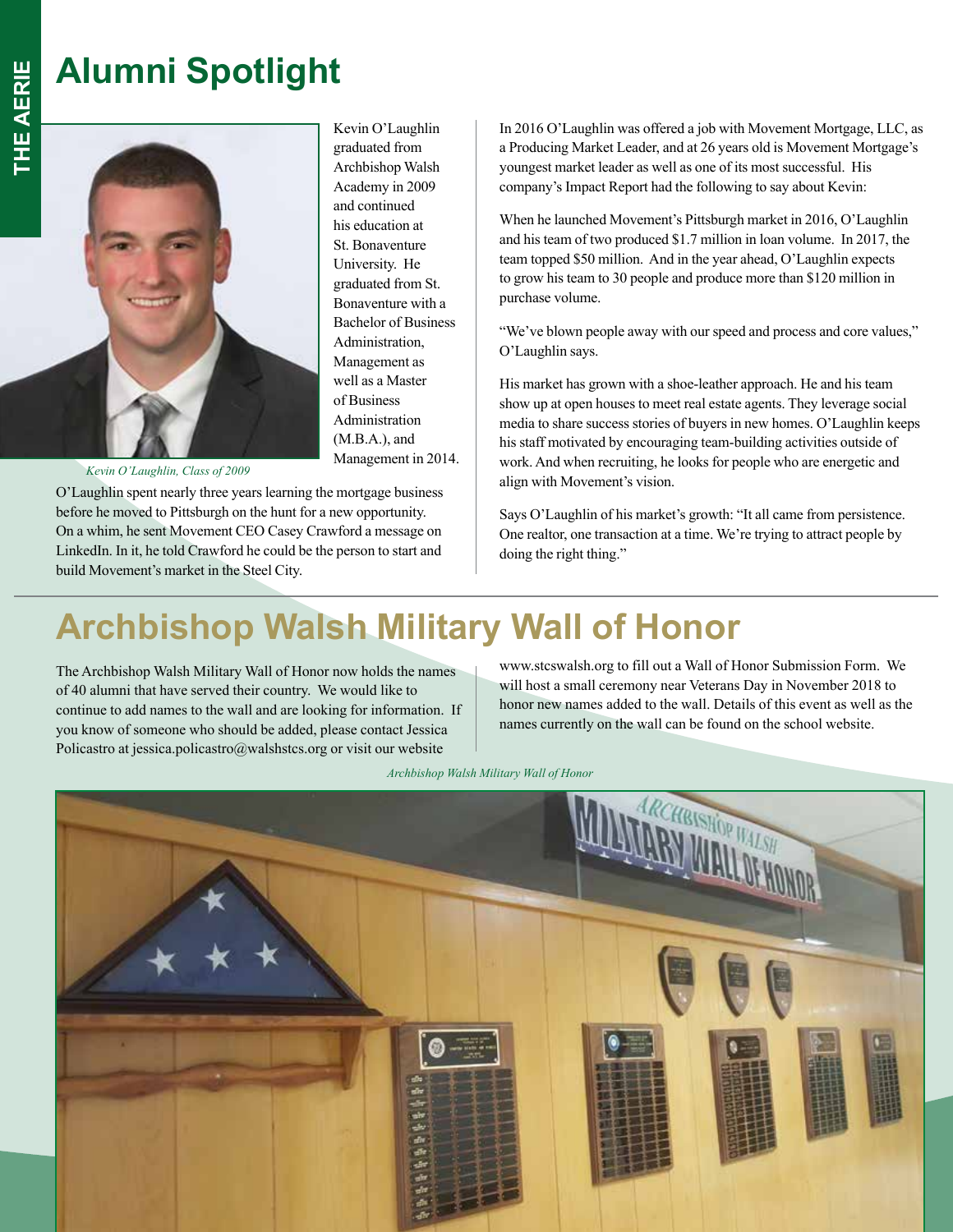## **50th All-Alumni Reunion**

The 50<sup>th</sup> All-Alumni Reunion was held August 4, 2018, with graduating classes from 1963, 1968, 1973, 1978, 1983, 1988, 1993, 1998, 2003, 2008, and 2013 receiving special recognition. Members of the Class of 1968 celebrated their 50<sup>th</sup> year.

The day started with the Archbishop Walsh Alumni and Friends Golf Tournament, which was a huge success. Later that evening, the doors of the school opened, and alumni were invited to tour the school as well as attend a dedication ceremony for the new names added to the Archbishop Walsh Military Wall of Honor. Dinner started in the school gymnasium as the DJ played hits from the 60's and 70's, while Walsh student volunteers served food.

More than 140 guests attended the festivities, and the gym was decorated in Walsh's colors, with yearbooks and memorabilia filling the space. After the meal, Walsh

and STCS President Thomas J. Manko offered remarks and thanked everyone for attending. He also congratulated the Class of '68 on celebrating 50 years. The evening finished with dancing and laughter.

We were honored to have so many Walsh alumni in attendance and look forward to another year of memories.

*Watch your mailbox for more information about next year's 51st All-Alumni Reunion & Golf Tournament, slated for the weekend of August 2nd, 3rd, and 4th in 2019.*

#### **Dr. John J. Watson '84 Memorial Lockers**

Since the locker dedication was created in June 2016, six lockers have been dedicated to alumni who have passed away.

Lockers have been dedicated to Dave Ash '68, Bill Smith '68, Rob Ruby '68, Paul Stevenson '70, and Vince Bassanelli '71.

The last locker to have been dedicated was to Gary Filjones, as a gift from his peers in the Class of 1968. His plaque reads "Gary Filjones '68. A talented musician and a ferocious linebacker. From the Class of 1968."

Those wishing to dedicate a locker should contact Jessica Policastro by email at jessica.policastro@walshstcs.org or phone, 716-372-8122 for details.





*Photos from the 50th Annual All-Alumni Reunion*